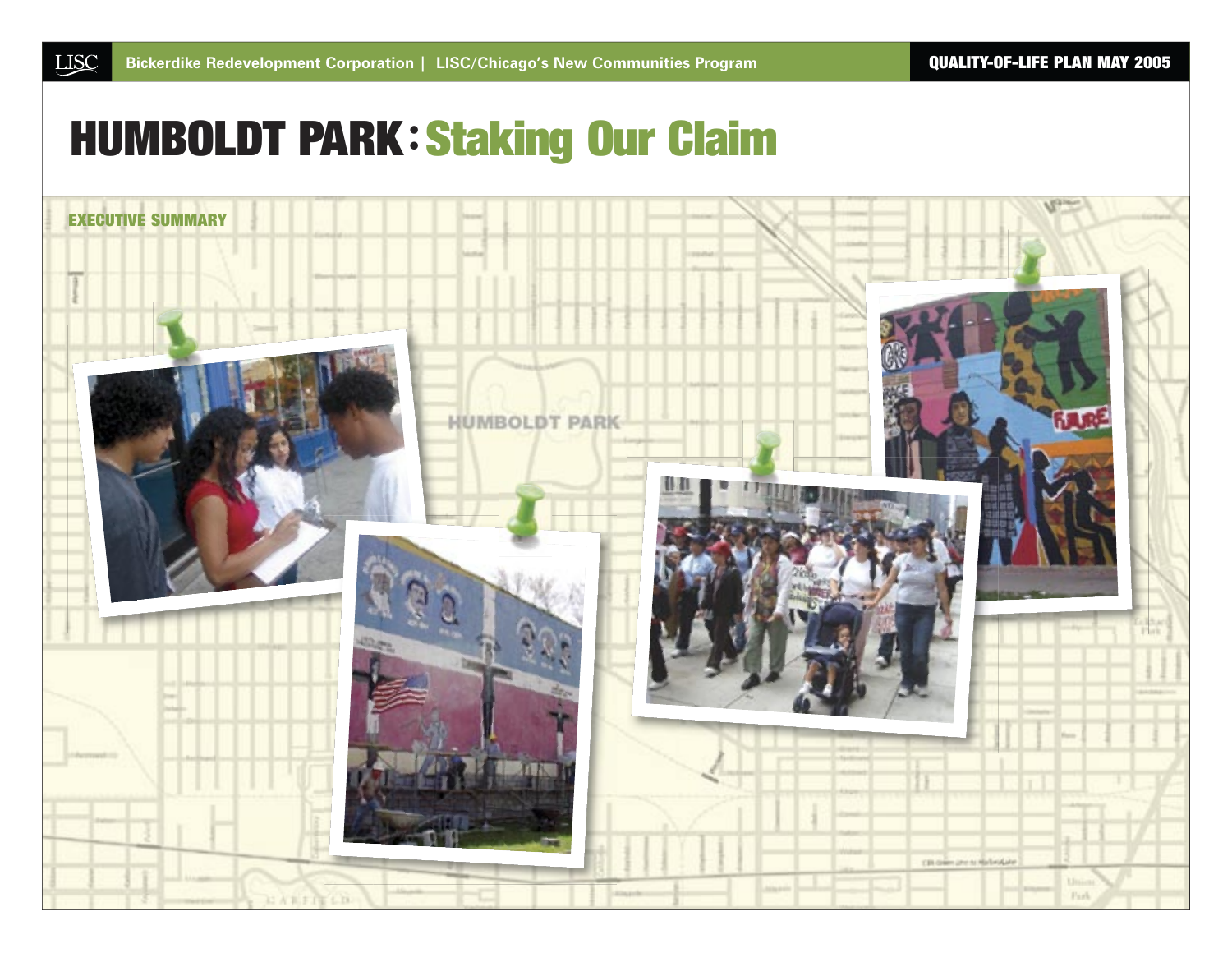# LEAD AGENCY

Humboldt Park

# Bickerdike Redevelopment Corporation

#### Planning Task Force Members

Bickerdike Redevelopment Corporation worked in partnership with the Near Northwest Neighborhood Network/Humboldt Park Empowerment Partnership, West Humboldt Park Family and Community Development Council, Nobel Neighbors and 42 other organizations to develop this quality-of-life plan. The organizers gratefully acknowledge the following people for the time, energy and resources given to this process.

**Commander Dan Alvarado Kathy Anderson Joy Aruguete Commander Salvador Avila Mary Bonome Doris Brown Alderman Walter Burnett, Jr. Michael Burton Guilibaldo Criollo Carmen Curet Joyce Fernandes Sol Flores Floyd Gardner Vicki Hadaway Abigail Harlan Willie Harvey Officer Brian Hoffman Sherry Hooker Bill Howard Juanita Irizarry Commander James Jackson Cheryl Kelly Jim Lemondides Carol Lee Lopez Obed Lopez Commander Robert Lopez Jim Lundeen Deputy Chief Maria Maher Maggie Martinez Eliud Medina Alderman Emma Mitts Lydia Molina Luis Monterrubio**

**Dean Morris Jennette Moton Keith Muhammad Jane Norton Alderman Billy Ocasio Eduardo Padro Miguel Palacio Idida Perez Bettye Pulphus Lori Ramos Niuris Ramos Lowell Rice Kelsa Rieger Officer Yvonne Robinson Officer Milton Robles Daisy Rodriguez Gabriela Roman Lucy Roman Sabina Romanowska Madeline Roman-Vargas Anne Russett Enrique Salgado Julie Samuels Officer Cathy Sandow John Stultz Dan Valliere Efrain Vargas Ray Wang Laura Weathered Norman White Ferdinand Wipachit Xichel Woods Junirose Zaide**

The New Communities Program lead agency in Humboldt Park is Bickerdike Redevelopment Corp., an organization founded in 1967 whose mission is "the redevelopment of the West Town, Humboldt Park, Logan Square and Hermosa communities for the benefit of and control by the lower- and moderate-income residents of these areas." Founded by community organizations, churches and local residents to rebuild the area's crumbling housing stock, the organization works to simultaneously preserve ethnic and cultural character while improving its service area economically.

Bickerdike has developed 1,006 affordable housing units, of which 145 units are owner-occupied, 692 are rentals and 169 are cooperative housing. The agency's Humboldt Construction Company employs 15 to 30 area residents through carpentry and general contracting services. Recent developments include the recently constructed 87-unit, \$17.6-million Harold Washington Unity Cooperative and the 57-unit, mixed-use La Estancia now under development.

Bickerdike also undertakes leadership development and organizing through its:

- **Residents Council,** which builds leadership among tenants and community in Bickerdike's housing developments;
- **Youth Council**, led by Bickerdike resident youth, which develops leadership through organizing and civic activities;
- **Affordable Housing Committee, which advocates** for citywide and countywide reforms; and,
- **Public Safety Campaign, which focuses on such activities** as CAPS participation, resident participation in block parties and safety marches, and police accountability.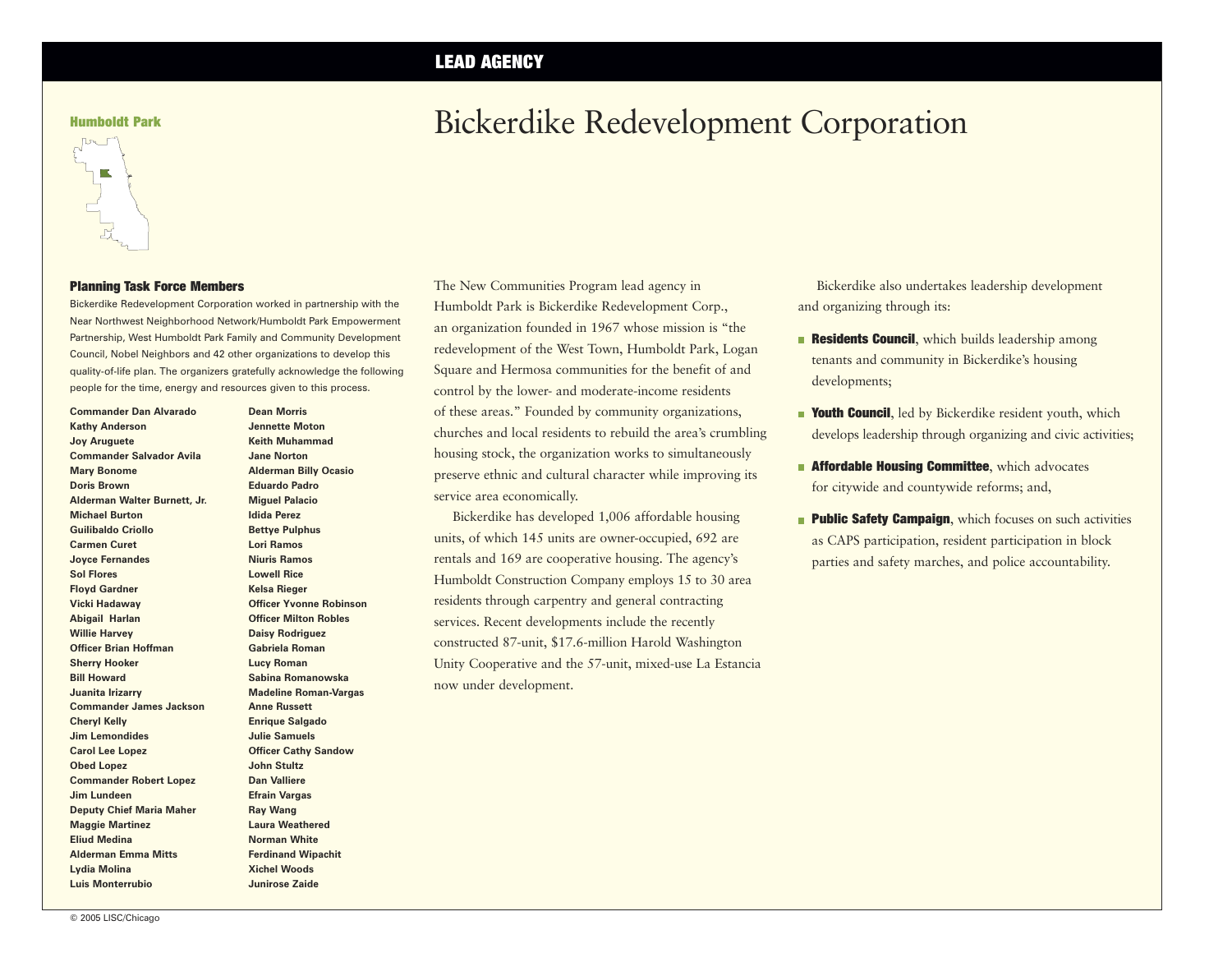# A Prosperous and Inclusive Community



Local youth formulated their own vision for the community.

Our neighborhood will be a prosperous, inclusive community in which children are well educated and cared for, adults can find good jobs or start their own businesses, and all enjoy safe streets, dependable public transportation, affordable health care, attractive open space and excellent city services.

#### We envision a Humboldt Park where:

- Residents feel empowered to improve the quality of life and the physical environment, working hand-in-hand with city officials;
- Adults can find living-wage employment working for—or starting—positive, indigenous businesses that provide needed products and services;
- Children enjoy state-of-the-art schools as well as after-school and summer programs that prepare them for a future as responsible adults;
- The elderly have easy access to senior services and people with disabilities have opportunities for independent living;
- **Families of all incomes can afford decent, safe housing;**
- **Family members are healthy in body, mind and spirit,** with adults responsible for themselves and their children;
- Everyone can access culturally sensitive and affordable health care, attractive and safe open space, and dependable public transportation;
- No one is threatened by gangs or crime—or has public safety used against him and her because of class or racial fears; diversity is celebrated; and
- Private and public properties are improved through beautification efforts.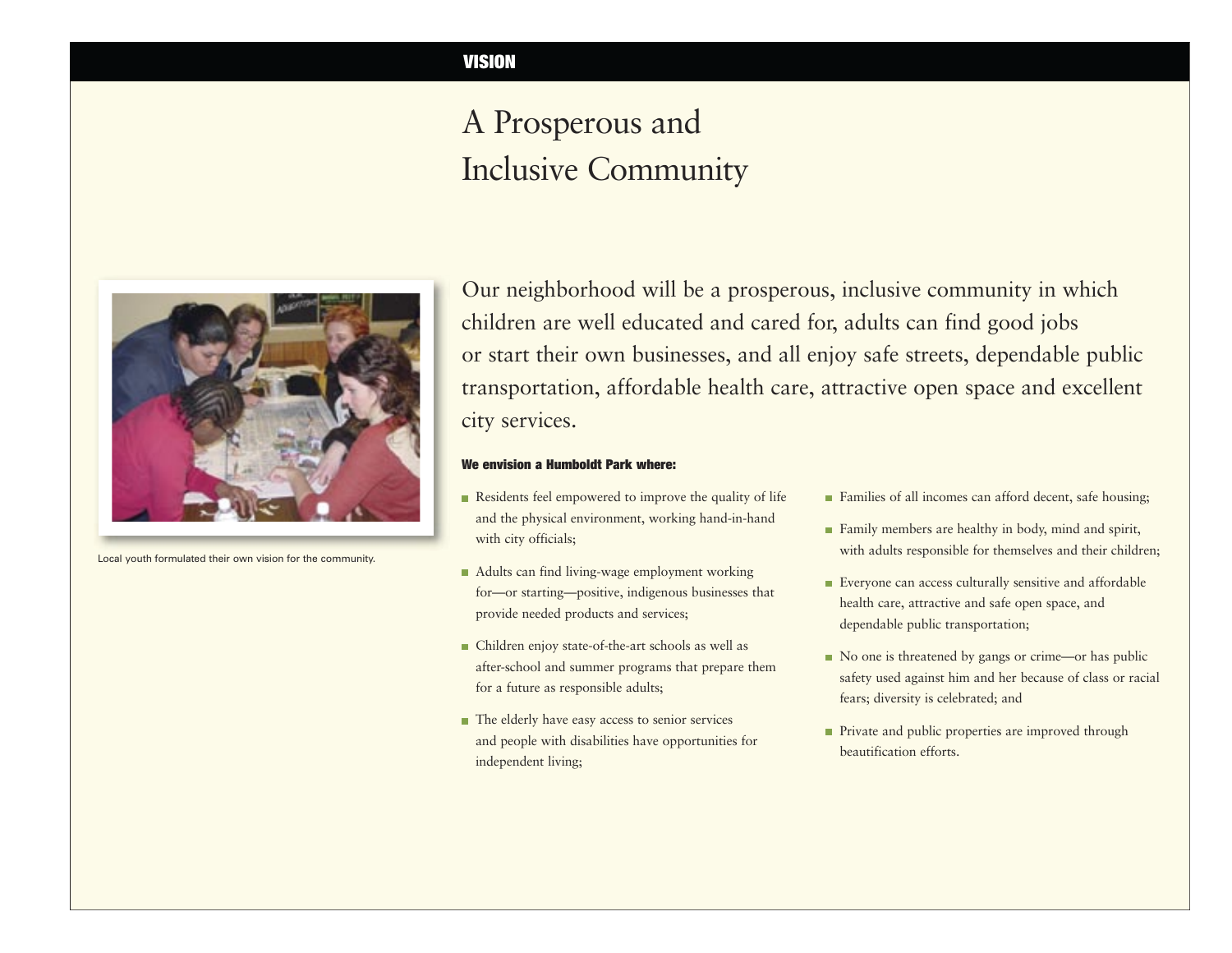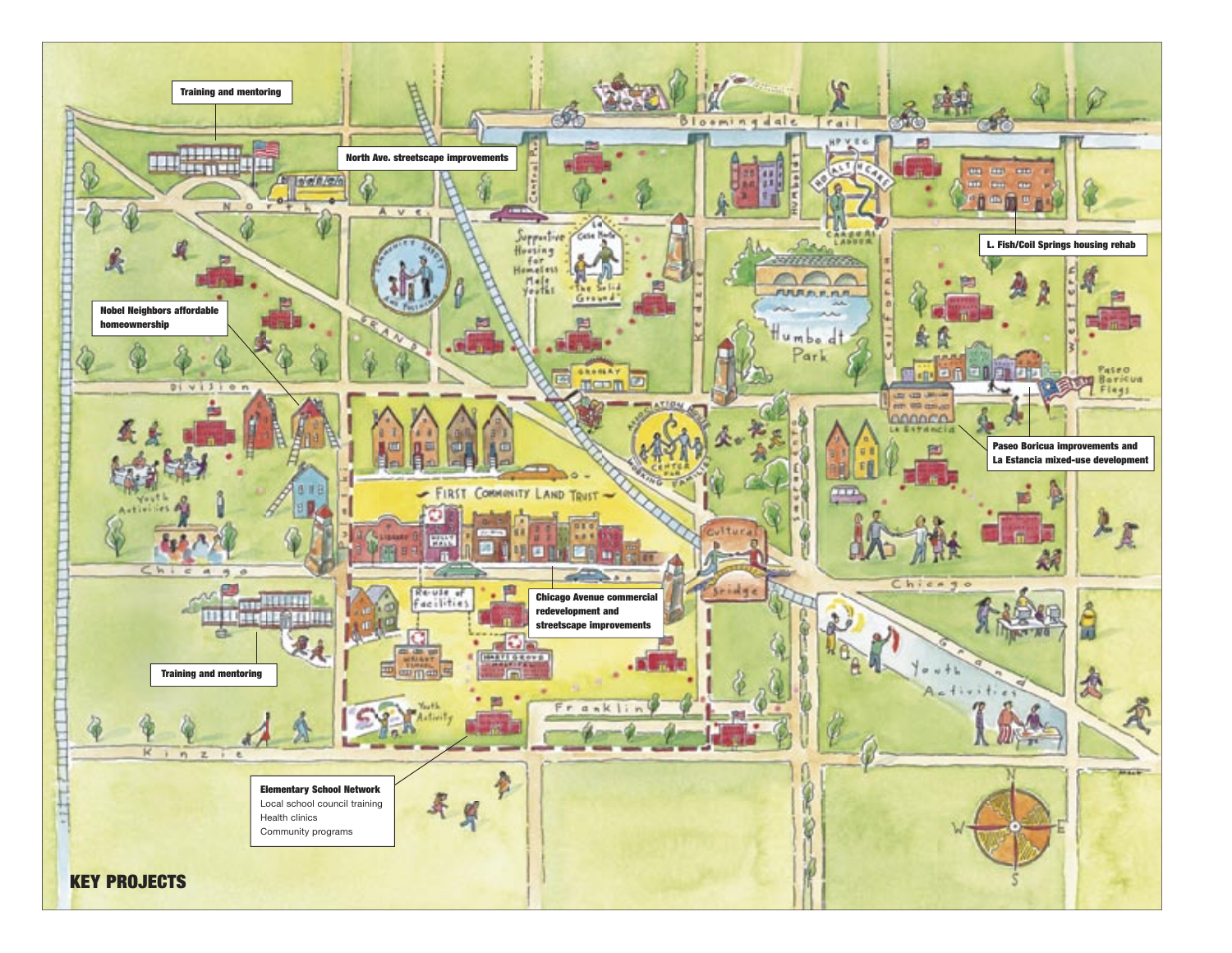# Neighborhood Creates Plan as New Residents Arrive



East of the park, Puerto Rican flag sculptures span Division Street.

A historic beacon for immigrants and low- to moderate-income residents, Humboldt Park is responding to encroaching gentrification by working furiously to stake a claim for longtime residents who wish to stay.

A mixed community with Puerto Ricans to the east, African-Americans to the west and an increasing influx of Mexican-Americans, Humboldt Park is a well-organized, outspoken, sometimes fiery community that has had mixed reactions to the growing number of higher-income, predominantly white newcomers who attract investment but drive up housing prices and property taxes.

Longtime residents appreciate the positive results that new development can bring, such as safer streets and greater amenities, but want to preserve affordable housing, retain industry and improve education, job training and health care. Unfortunately, industry has declined in recent decades, retail strips have withered and schools have performed poorly, all contributing to the twin plagues of gang and drug activity. But new investments in housing, the commercial strip along Division Street known as Paseo Boricua (Puerto Rican Gateway) and the green expanse of Humboldt Park itself have fostered a sense of renewal.

This plan includes many ideas from earlier plans, notably the Empowerment Zone process in the 1990s led by the Near Northwest Neighborhood Network/Humboldt Park Empowerment Partnership, and plans by West Humboldt Park Family and Community Development Council and Nobel Neighbors. Although implementing this plan will require greater coordination and less attention to "turf" issues among local organizations, all involved realize they must unite—or be conquered.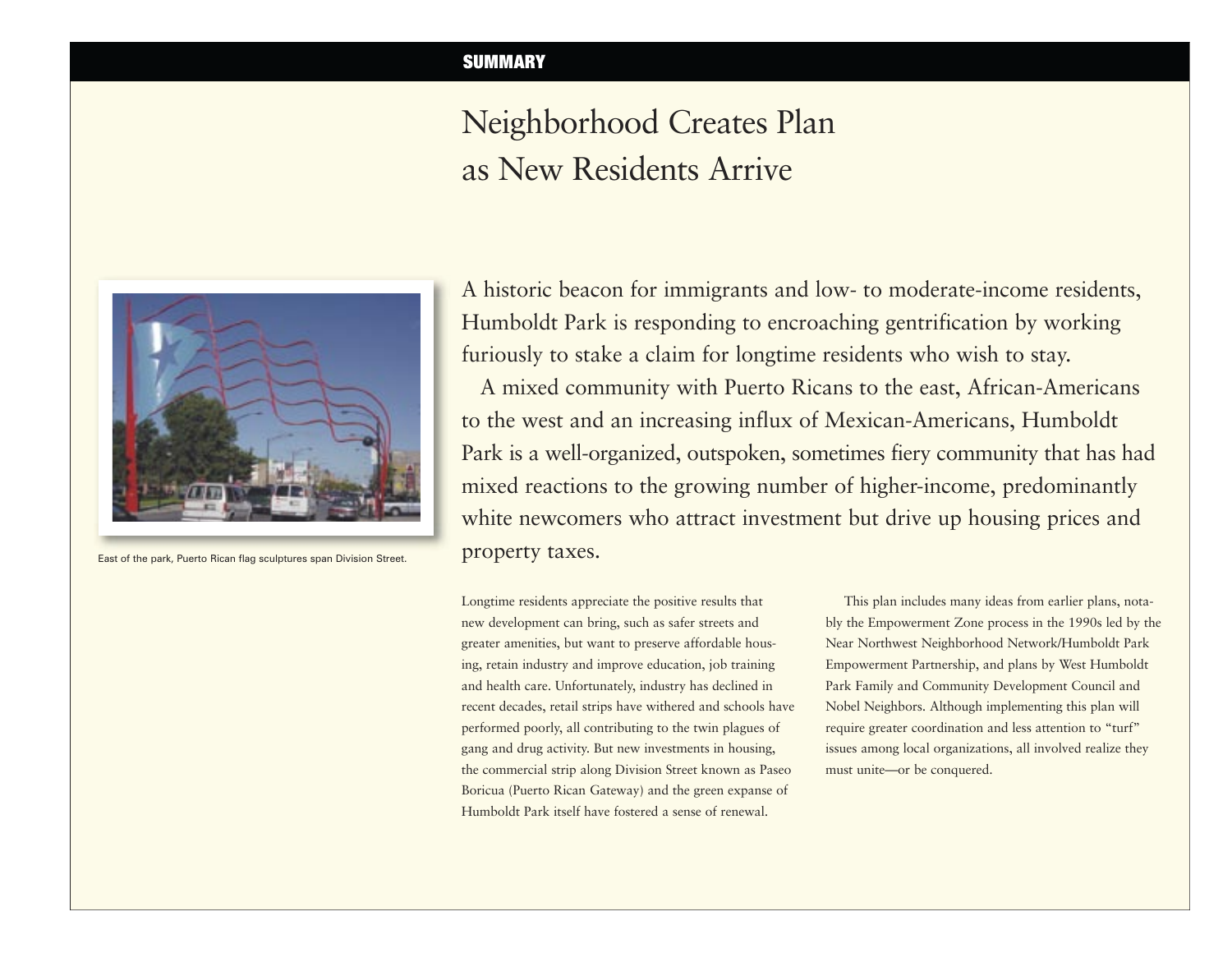# STRATEGIES AND PROJECTS

#### STRATEGY 1 Improve local schools using a communitybased and culturally sensitive approach

1.1 Elementary School Network. Create a new organization or enhance the capacity of existing organizations to link teachers, parents and students. 1.2 Community Schools. Establish community centers at schools that will be open evenings and weekends. 1.3 Cultural Awareness Program. Create school programs that connect students with their cultures to increase self-esteem and broaden self-identity. 1.4 Student Motivation Project. Use traditional and

non-traditional means to motivate students and create ladders of educational opportunity.

1.5 Five-Year Vocational High School. Create a five-year vocational high school that prepares students for jobs in the trades.

**1.6** Student Retention. Develop programs to retain students at risk of dropping out and connect with those who already have dropped out.

# STRATEGY 2 Create a community of wellness where health is a dimension of community improvement

2.1 Community Healthcare Work Group. Provide leadership on advocacy issues related to health care. 2.2 Health Education and Outreach. Inform residents about and link them to new and existing health care services. 2.3 Asthma Reduction. Establish or expand programs that address the stubborn problem of asthma. 2.4 HIV/AIDS Reduction. Work to reduce the incidence of HIV/AIDS through screening, testing, counseling

and prevention.

2.5 Dental Services. Increase sliding-fee, community-based dental services.

2.6 Substance Abuse. Use schools and youth service agencies to deliver anti-smoking and anti-substance abuse messages.

2.7 School-Based Clinics. Increase the number of school-based clinics that provide treatment, education, psychological counseling and other services. 2.8 Active Lifestyle Program. Promote active lifestyles for adults and youth to combat obesity and related health problems.

### STRATEGY 3 Provide resources to sustain healthy individuals and families

3.1 Center For Working Families. Develop a center that provides employment services, financial services and financial education under one roof.

3.2 Homeownership Counseling. Coordinate existing homeownership counseling programs to better prepare prospective homeowners.

3.3 Ex-Offender Project. Coordinate and expand job placement and exchangement programs for former prisoners. 3.4 Parenting Information Services. Identify available programs and resources to support and inform parents. 3.5 Youth Forums. Develop forums in schools to help students and parents understand each other's perspectives. 3.6 Child Care Services. Gather data on existing services to facilitate development of new child care programs as needed.

3.7 Spanish-Language and Immigrant Counseling. Increase availability of counseling services in Spanish.

3.8 Holistic Case Management. Develop a holistic system to connect residents with case management services.

3.9 Adult Day Care and Home Care. Expand adult day care and home care programs.

3.10 Gay/Lesbian Services. Develop gay, lesbian, bi-sexual and transgender services to meet the needs of the area's diverse population.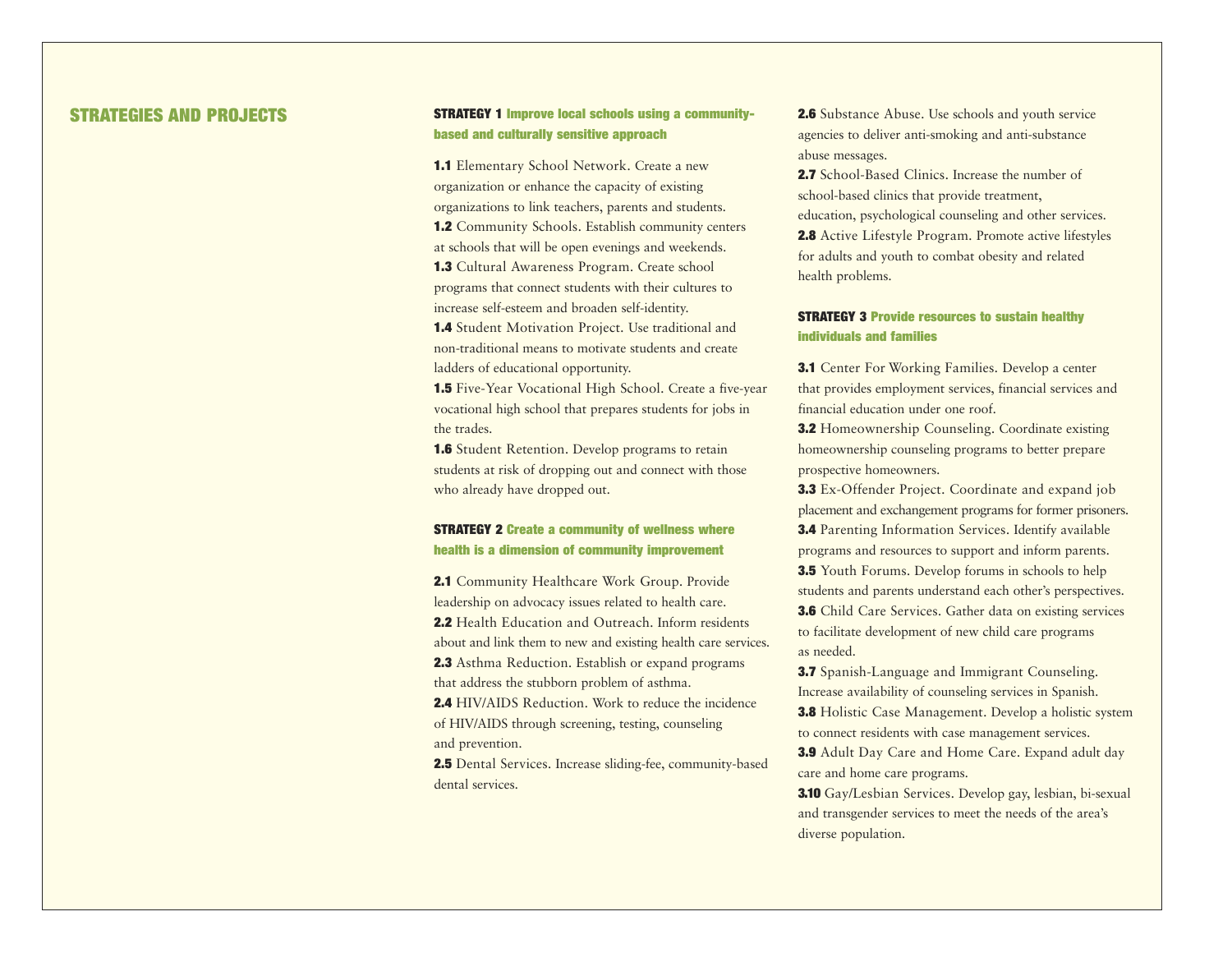### STRATEGY 4 Increase community control over use of physical resources

4.1 Community Land Trust. Institute the "First Community Land Trust of Chicago" in West Humboldt Park to encourage balanced development and increase control over land use. 4.2 Development Monitoring. Monitor land use and negotiate with developers to ensure projects meet local needs. 4.3 Zoning Remap. Undertake zoning education activities to prepare for the city's zoning remap.

4.4 Affordable Rental Housing. Develop affordable rental housing and stake a long-term claim for the lowest-income residents.

4.5 Affordable Homeownership. Develop affordable homeownership projects for moderate-income residents. 4.6 Special Needs Housing. Research needs of and develop supportive housing for special needs groups such as the homeless, seniors, people with disabilities, and people with HIV/AIDS.

4.7 Fair Housing. Establish a fair housing program to address violations.

4.8 Employer Assisted Housing. Collaborate with employers to develop subsidy and incentive programs for local home purchases.

4.9 Local Resident Rehab and Home Purchase. Develop a program to help residents purchase and rehabilitate abandoned buildings.

4.10 Retail Corridor Development. Strengthen existing retail corridors to ensure that local businesses thrive and new business are attracted to Humboldt Park to fill identified retail gaps.

4.11 Open Space Coalition. Create an Open Space Coalition to help implement the "Open Space Plan for Humboldt Park." Enhance existing parks and create new parks and green space.

4.12 Community Facilities Development. Develop new and re-use existing facilities to serve community needs.

#### STRATEGY 5 Engage youth in the community in productive ways

5.1 Youth Leader Program. Bolster opportunities for youth to give back to their community and become leaders. 5.2 After-School and Summer Programs. Increase afterschool and summer programs that emphasize music, sports, gardening and service projects.

**5.3** Youth Employment. Expand opportunities through summer jobs programs and internships.

# STRATEGY 6 Improve physical, economic and social infrastructure through marketing, communications, beautification and safety

6.1 Economic Development Summit. Develop an annual economic development summit for business leaders, policy makers and residents.

6.2 Community Resource Guide. Develop a web-based resource guide to serve as an electronic bulletin board. 6.3 Community Walk/Bike Map. Create a tour map that identifies key landmarks and points of interest. 6.4 Focus on the Park. Promote Humboldt Park itself as

the center of activities for residents, schools and others.

6.5 Gateway Development. Implement streetscape and community gateway projects to provide a sense of a welcoming front door.

6.6 Community Art and Murals. Develop art and mural projects at prominent intersections and preserve the mural at North and Artesian.

6.7 Paseo Boricua. Enhance and expand the "between the flags" Paseo Boricua Restaurant and Cultural District.

6.8 Cultural Bridge Program. Develop a program to creatively address racial and cultural relations between east and west Humboldt Park.

6.9 CAPS Promotion. Encourage regular attendance at CAPS policing meetings and expand involvement of local businesses.

6.10 Community Safety Initiative. Sponsor creation of a CeaseFire branch or other safety initiative in Humboldt Park.

### STRATEGY 7 Provide jobs through training and local business development

7.1 Healthcare Careers. Create bridge programs that lead to advancement up the healthcare and health policy career ladder.

7.2 Career Training. Provide paid internships for students in medical allied health programs and technical programs at the Humboldt Park Vocational Education Center (HPVEC). 7.3 Basic Skills Training Coordination. Coordinate and enhance existing basic skills training programs and improve access for residents of subsidized housing.

7.4 Minority/Latino Contractors Association. Create a minority/Latino contractors' association to provide referrals and other services.

7.5 Access to Small Business Resources. Increase access to small business development resources through lending institutions.

7.6 Technologies Business Development. Create a Latino Technology Development Center at the Humboldt Park Vocational Education Center.